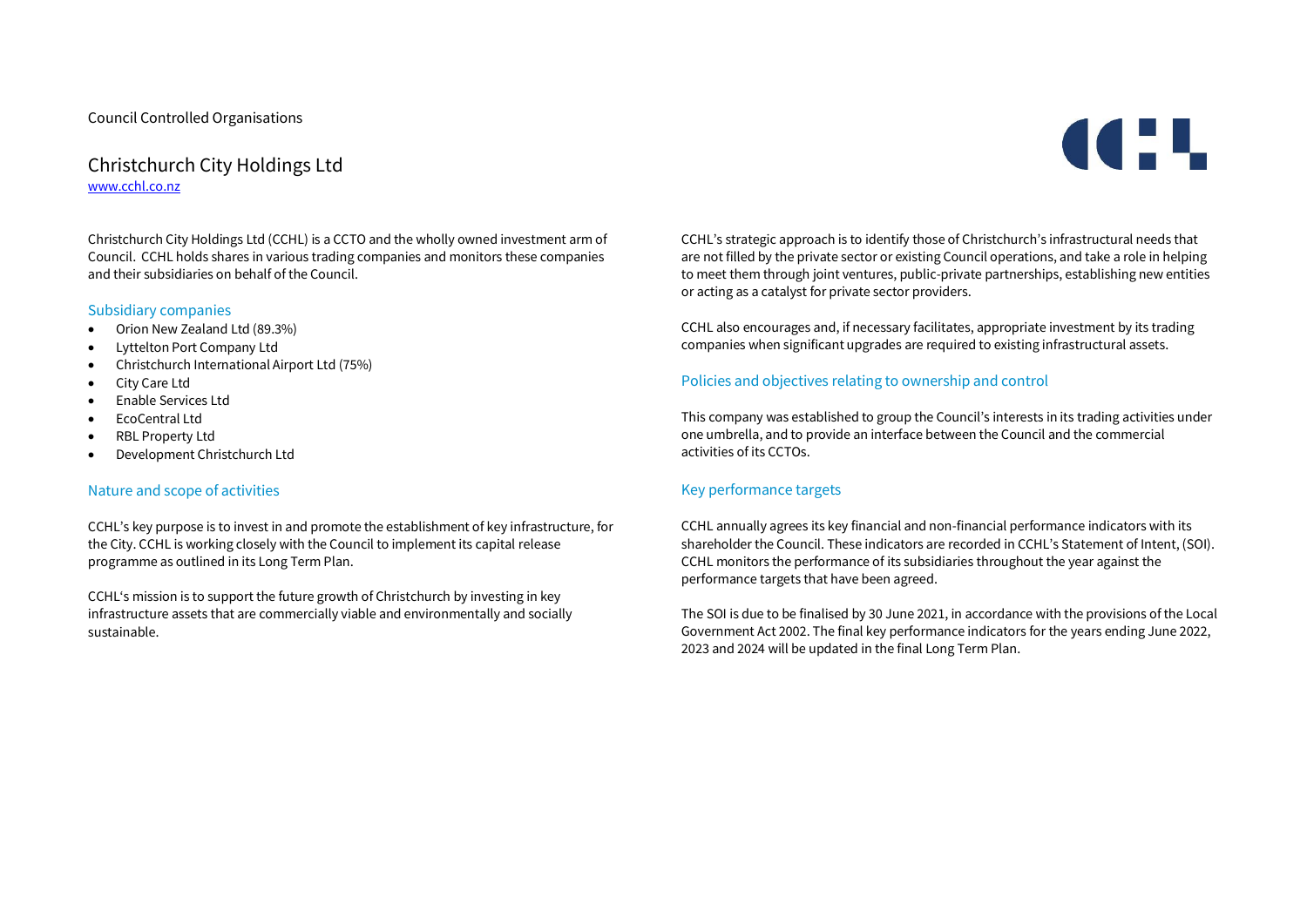# Orion

# Orion New Zealand Ltd [www.oriongroup.co.nz](http://www.oriongroup.co.nz/)

Orion is a CCTO and an energy network management company in which Council has an 89.3 per cent shareholding through CCHL. The remaining 10.7 per cent is owned by Selwyn District Council.

#### Subsidiary companies

#### Subsidiary companies

 Connetics Ltd – Orion owns 100 per cent of the electrical contracting business Connetics Ltd. Connetics is a contracting service provider to utility network operators, local authorities, developers and commercial/industrial customers.

#### Nature and scope of activities

Orion owns and operates one of the largest electricity distribution networks in New Zealand. The network covers 8,000 square kilometres in central Canterbury between the Waimakariri and Rakaia rivers and from the Canterbury coast to Arthur's Pass.

Orion's network delivers electricity to around 207,500 homes and businesses, and is New Zealand's third largest electricity distribution business in terms of line revenue, asset size and system length (km).

#### Policies and objectives relating to ownership and control

Orion is considered a regional strategic asset, operating in a commercial manner and in a way that benefits the region as a whole. The company is regulated under the Electricity Act 1992.

Through the Statement of Intent, (SOI) the Council establishes broad parameters reflecting the public nature of Orion without inhibiting proper commercial management. To continue to do this the Council has a policy of maintaining a controlling interest in this company.

#### Key performance targets

Orion annually agrees its key financial and non-financial performance indicators with its shareholder CCHL. These indicators are recorded in Orion's SOI which is due to be finalised by 30 June 2021, in accordance with the provisions of the Local Government Act 2002. The final key performance indicators for the years ending June 2022, 2023 and 2024 will be updated in the final Long Term Plan.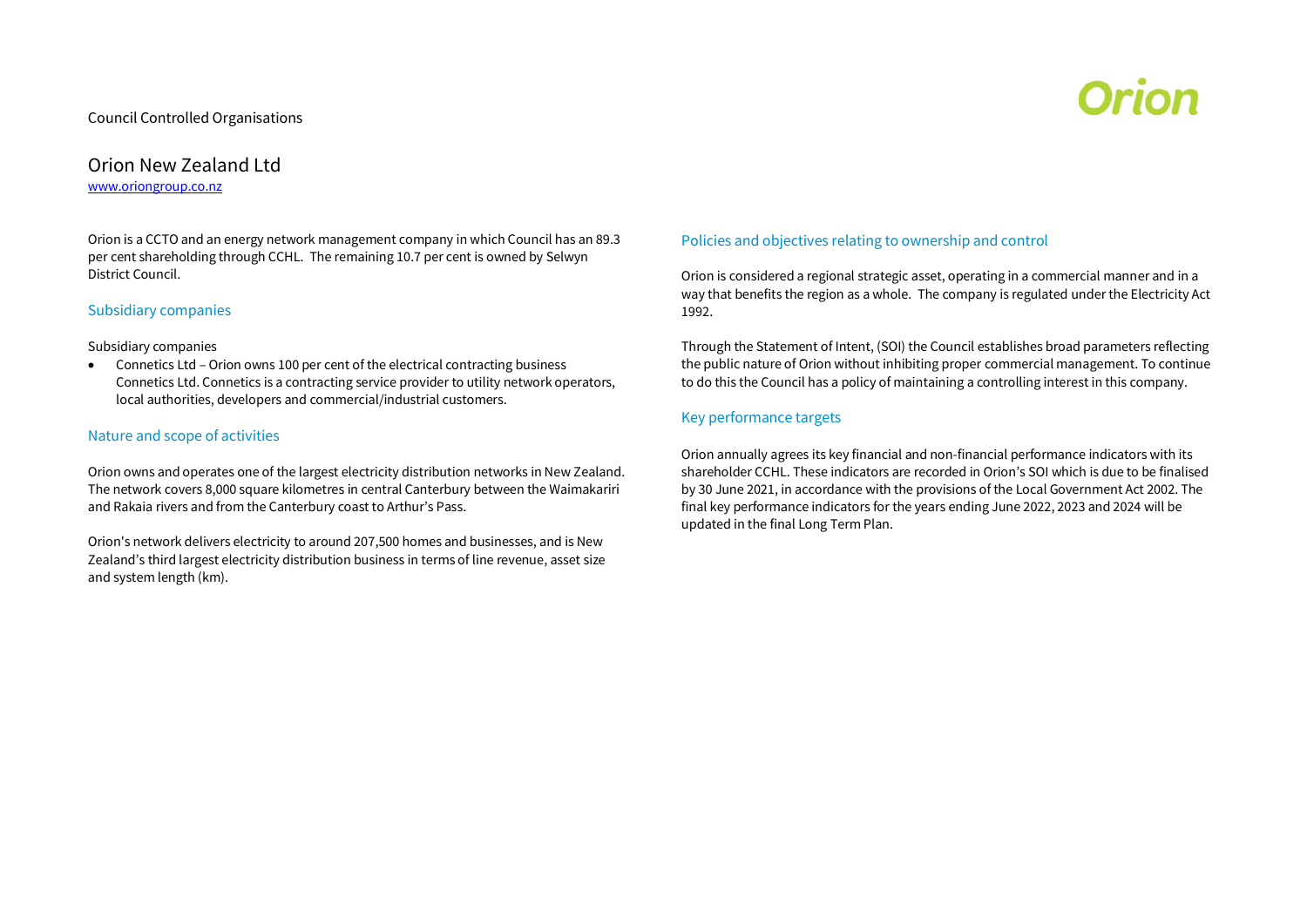# Lyttelton Port Company Ltd [www.lpc.co.nz](http://www.lpc.co.nz/)

Lyttelton Port Company Ltd (LPC) is a CCTO operating the Port of Lyttelton. Council has a 100 per cent shareholding through CCHL.

LPC is the South Island's largest Port and Container Terminal, managing 80 per cent of the area's container trade imports and more than half its exports.

#### Nature and scope of activities

LPC is involved in providing land, facilities, plant and labour for the receiving, delivery, stockpiling, stacking and shipping of a wide range of products; the ownership of land and facilities necessary to maintain LPC's commercial assets; and the provision of facilities associated with the repair and servicing of vessels. The company operates off-wharf container processing facilities in Woolston and Rolleston.

The company is regulated under the Port Companies Act 1988.

#### Policies and objectives relating to ownership and control

LPC is considered a regional strategic asset and as such the Council's policy is for it to be operated in a commercial manner, but also in a way that benefits the region as a whole.

Through the Statement of Intent, (SOI), the Council establishes broad parameters reflecting the public nature of this company without inhibiting proper commercial management.

#### Key performance targets

LPC annually agrees its key financial and non-financial performance indicators with its shareholder and these targets are reflected in its SOI. This is due to be finalised by 30 June 2021, in accordance with the provisions of the Local Government Act 2002. The final key performance indicators for the years ending June 2022, 2023 and 2024 will be updated in the final Long Term Plan.

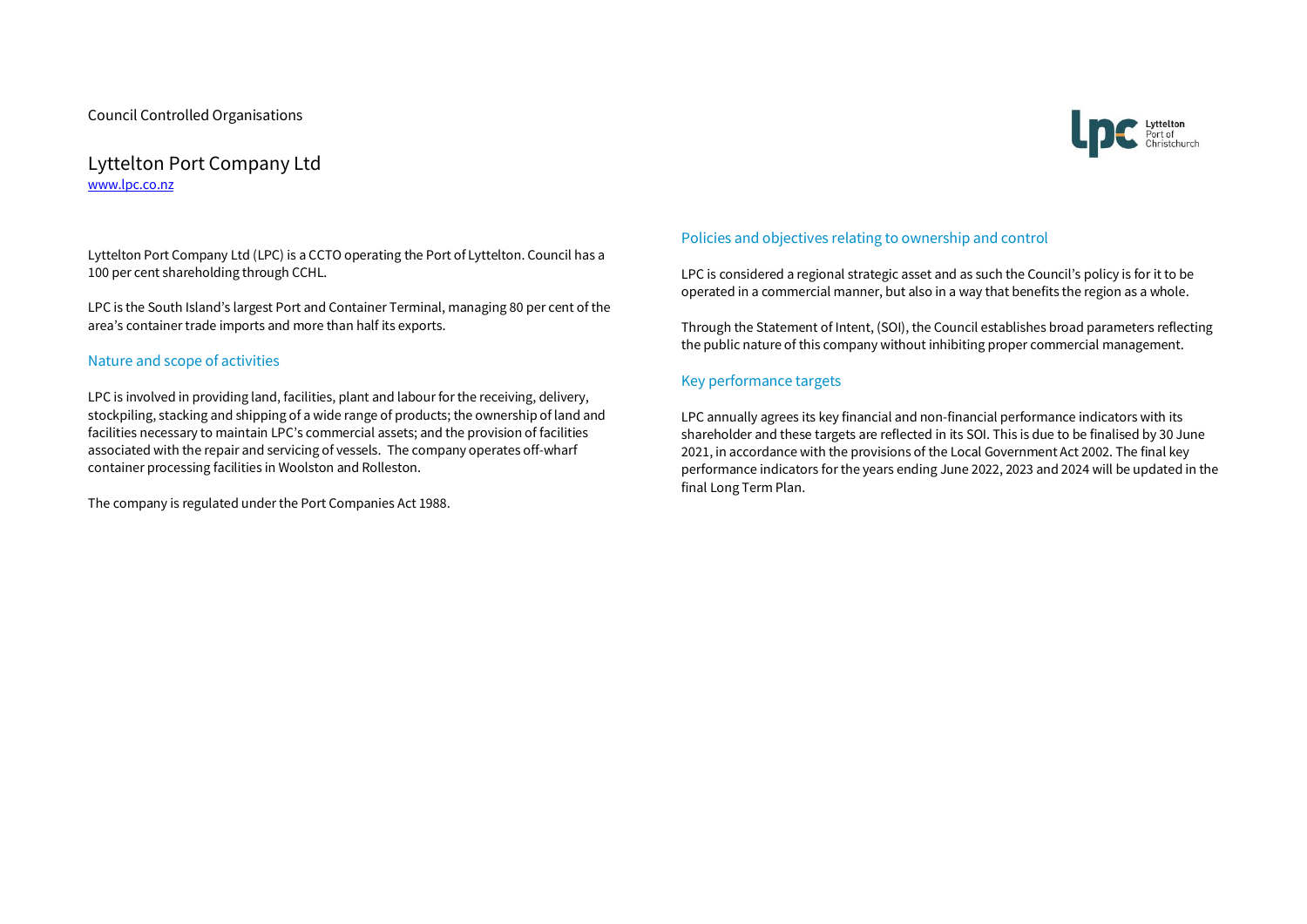### Christchurch International Airport Ltd [www.christchurch-airport.co.nz](http://www.christchurch-airport.co.nz/)

Christchurch International Airport Ltd (CIAL) is a CCTO and is jointly owned by CCHL (75 per cent) and the Crown (25 per cent). The provision of airport facilities and services to airline and airport users is the predominate business of CIAL.

CIAL operates the Christchurch International airport for the benefit of commercial and noncommercial aviation users, and in accordance with its aerodrome licence which defines standards and conditions laid down by the Ministry of Transport.

#### Nature and scope of activities

In addition to its primary business of serving the aviation industry and its customers, the company actively markets Christchurch, Canterbury and the South Island as a major destination for overseas visitors.

The company arranges for the design, provision and maintenance of runways, taxiways, turnouts and aprons in co-operation with the Airways Corporation of New Zealand and other airport users. It also seeks to earn revenue by providing services and facilities meeting the needs of air travellers.

CIAL has and continues to actively develop airport land for retail, commercial and freight logistics' businesses.

#### Policies and objectives relating to ownership and control

CIAL is considered a regional strategic asset, and as such the Council wants it to be operated in a commercial manner, but also in a way that benefits the region as a whole. To continue to do this the Council has a policy of maintaining a controlling interest in this company.

Through the Statement of Intent, (SOI), the Council establishes broad parameters reflecting the public nature of this company without inhibiting proper commercial management.

#### Key performance targets

CIAL annually agrees its key financial and non-financial performance indicators with its shareholders CCHL and the Crown. These indicators are recorded in CIAL's SOI which is due to be finalised by 30 June 2021, in accordance with the provisions of the Local Government Act 2002. The final key performance indicators for the years ending June 2022, 2023 and 2024 will be updated in the final Long Term Plan.

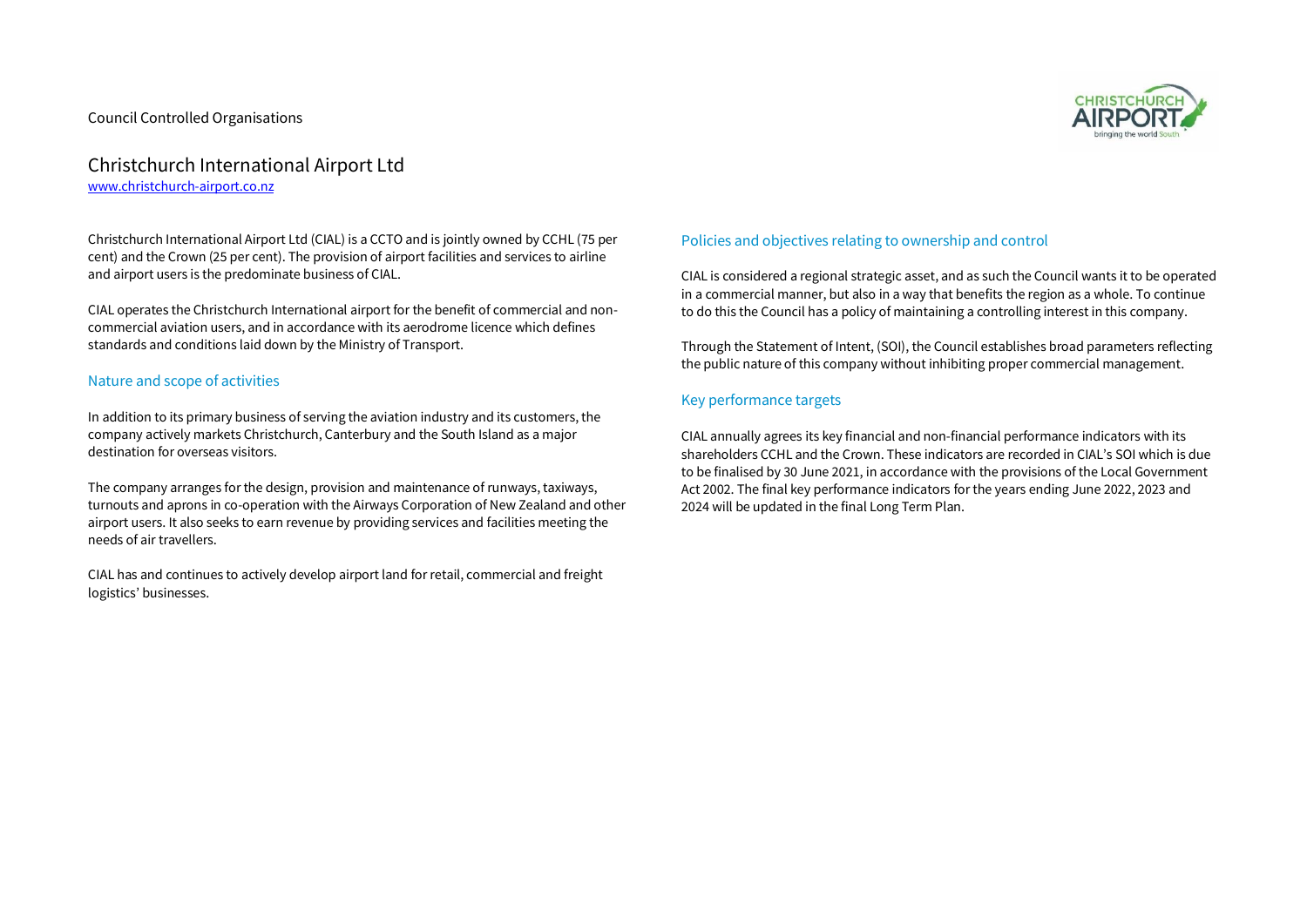

City Care Ltd [www.citycare.co.nz](http://www.citycare.co.nz/)

City Care Ltd is a CCTO, 100 per cent owned by Council through CCHL.

#### Subsidiary and associate entities

Apex Environmental Ltd – designing, building, installing and commissioning water and wastewater treatment plants for the food and beverage, dairy, textiles, winery and municipal sectors. City Care owns 57.16 per cent of Apex Environment Ltd.

#### Nature and scope of activities

CityCare Group is in the business of constructing, maintaining and managing infrastructure and property assets.

CityCare Group has recently announced a new delivery model that re-defines the company's structure, providing a platform that positions it better for future growth in key market sectors:

- Citycare Water –construction and maintenance for water, wastewater and stormwater networks, with a focus on smarter management and optimisation of water sector infrastructure assets.
- Citycare Property encompassing end-to-end construction and maintenance of public and private building and greenspace facilities.
- Citycare Civil focusing on national construction and maintenance opportunities in roading, landscapes and subdivisions.

#### Policies and objectives relating to ownership and control

The Council, through CCHL, is the sole shareholder of this company. The company has an important role in the City as a contractor servicing assets of a public nature. Through the negotiation of an annual Statement of Intent, (SOI) the Council establishes broad parameters for City Care's scope and nature of operations without inhibiting its commercial management.

#### Key performance targets

City Care annually agrees its key financial and non-financial performance indicators with its shareholder, CCHL. These indicators are recorded in City Care's SOI which is due to be finalised by 30 June 2021, in accordance with the provisions of the Local Government Act 2002. The final key performance indicators for the years ending June 2022, 2023 and 2024 will be updated in the final Long Term Plan.

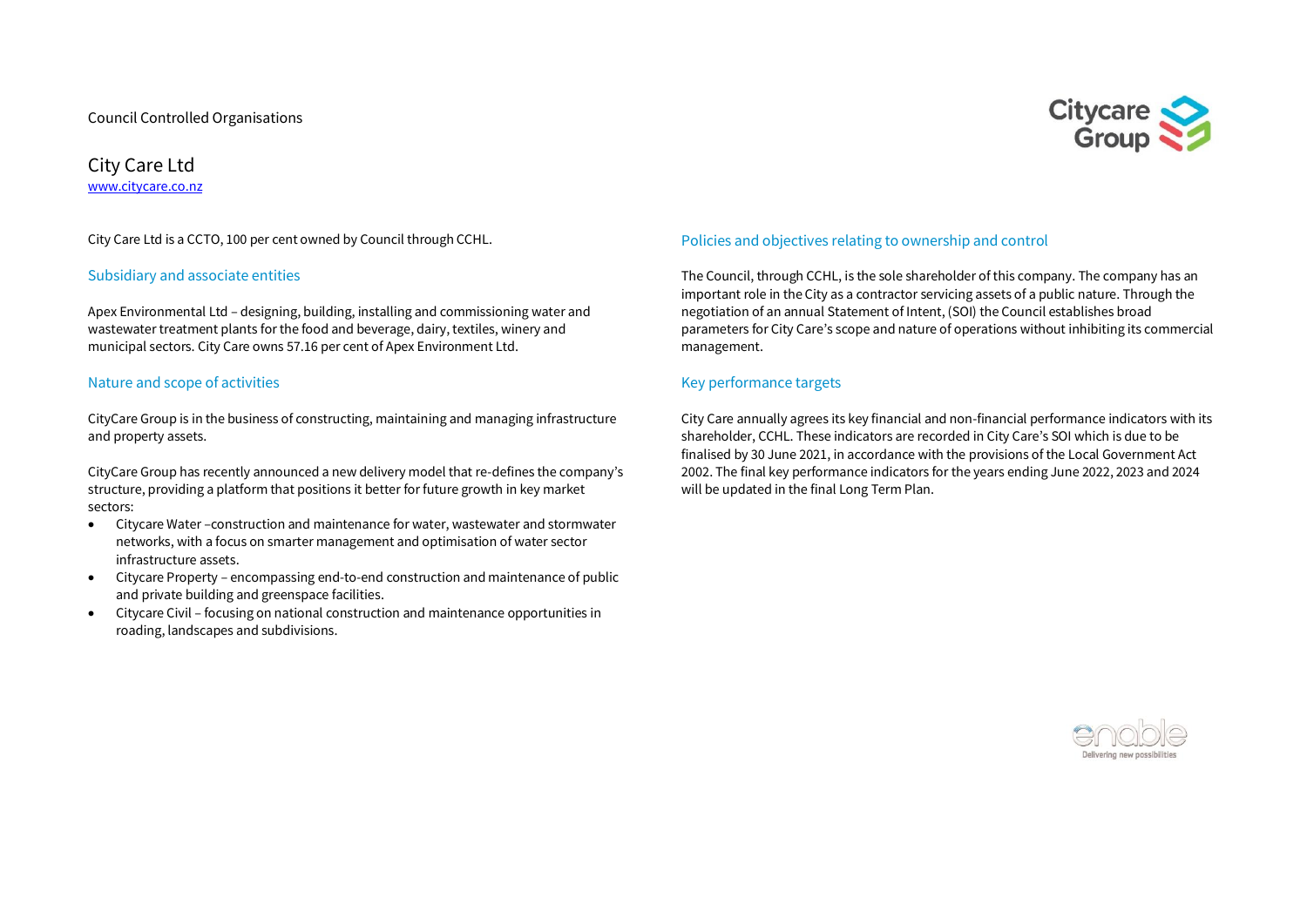# Enable Services Ltd

[www.enable.net.nz](http://www.enable.net.nz/)

Enable Services Ltd (ESL) is a CCTO, 100 per cent owned by CCHL and trades as Enable Networks.

#### Subsidiary companies and associates

#### Enable Networks Limited

#### Nature and scope of activities

ESL and its subsidiary Enable Networks Ltd (Enable Group) are building and connecting local homes and businesses to a world-class fibre network as part of the Government ultra-fast broadband (UFB) initiative.

Enable owns the critical fibre infrastructure and provides wholesale fibre broadband services to 38 retail providers.

The ESL UFB network reaches over 200,000 homes, businesses and schools in Christchurch and towns in the Waimakariri and Selwyn districts.

#### Policies and objectives relating to ownership and control

ESL is considered a regional asset and as such the Council wants it to be operated in a commercial manner, but also in a way that benefits the region as a whole.

Through the Statement of Intent, (SOI), the Council establishes broad parameters reflecting the public nature of this company without inhibiting proper commercial management. To continue to do this the Council has a policy of maintaining a controlling interest in this company.

#### Key performance targets

As a contractor in building and operating the UFB network in the greater Christchurch area and an investor in ENL (which owns that UFB network), Enable's objectives and achievement of performance outcomes cover a thirty year period and for which the following key strategies have been set:

- Build a world class ultra-fast broadband network at whole of life economic cost levels.
- Deliver operational excellence maximising the customer experience.
- Deliver appropriate investment returns by maximising uptake and achieving optimum operating efficiency levels.

ESL annually agrees its key financial and non-financial performance indicators with its shareholder, CCHL. These indicators are recorded in ESL's SOI which is due to be finalised by 30 June 2021, in accordance with the provisions of the Local Government Act 2002. The final key performance indicators for the years ending June 2022, 2023 and 2024 will be updated in the final Long Term Plan.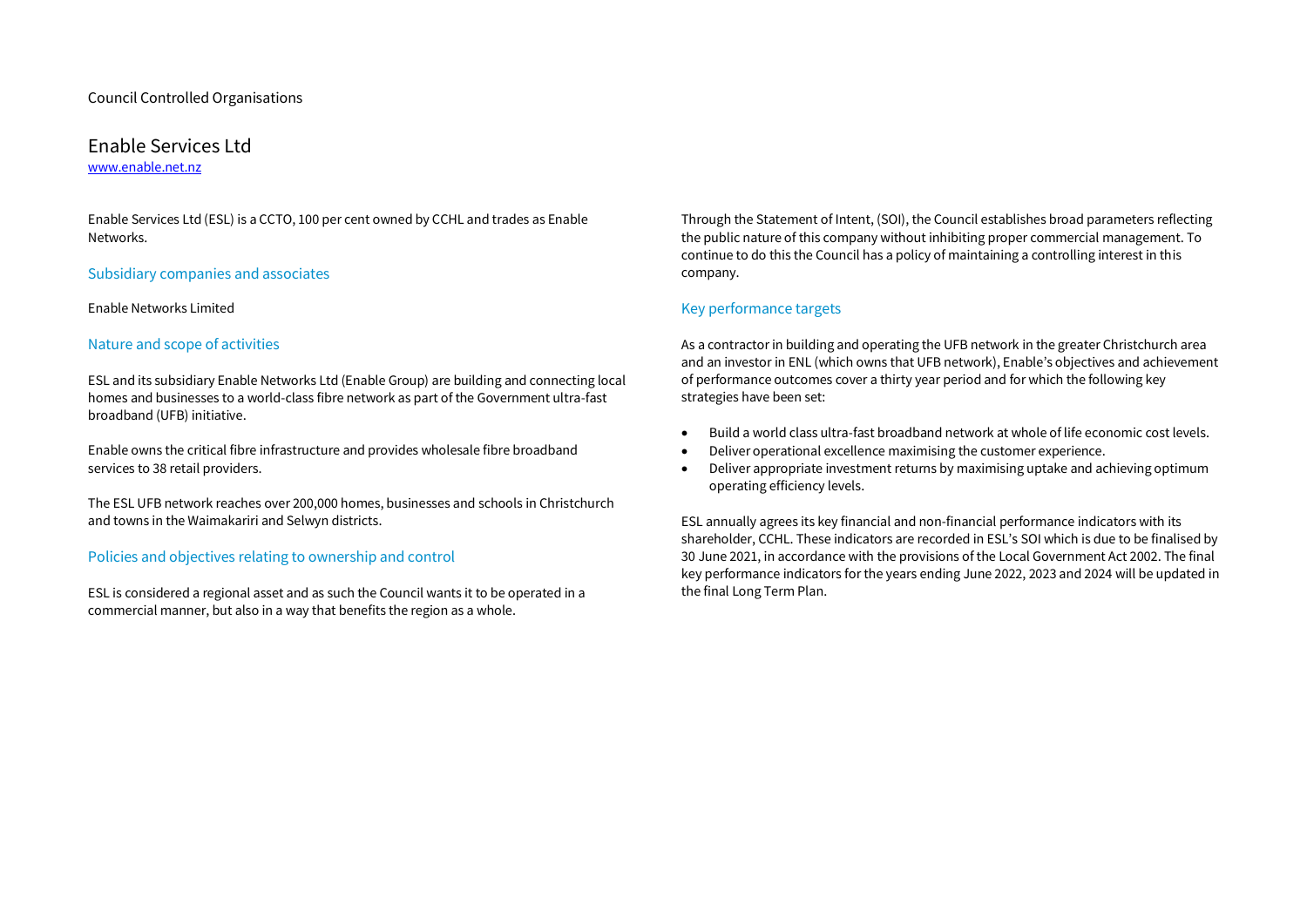

#### EcoCentral Ltd [www.ecocentral.co.nz](http://www.ecocentral.co.nz/)

EcoCentral is a CCTO, 100 per cent owned by CCHL.

EcoCentral oversees the processing of household and commercial refuse and the automated sorting of recycling throughout the Canterbury region.

The company is committed to reducing the amount of waste going to landfill and finding ways to ensure Christchurch is a leader in recycling.

#### Nature and scope of Activities

EcoCentral manages:

- EcoSort, a large facility that receives all the 'Yellow Bin' recycling from Christchurch and surrounding areas where it is automatically sorted, baled and sold as reclaimed material. Material is sold as reclaimed material in New Zealand or overseas.
- EcoDrop, three transfer stations that manage the City's recycling and refuse for both domestic and commercial waste. Each station has a recycling centre, household hazardous waste drop off area and a refuse area for general waste, green waste and hardfill.
- EcoShop, on Blenheim Road; the retail outlet for the recycled goods rescued from the EcoDrop transfer stations, thereby diverting material from landfill.

#### Policies and objectives relating to ownership and control

The company has an important role in the city as a quality handler and processor of recycled material. Through the negotiation of an annual Statement of Intent, (SOI) the Council, via its 100 per cent ownership of CCHL, establishes broad parameters for this company without inhibiting proper commercial management.

#### Key performance targets

EcoCentral annually agrees its key financial and non-financial performance indicators with its shareholder, CCHL. These indicators are recorded in EcoCentral's SOI which is due to be finalised by 30 June 2021, in accordance with the provisions of the Local Government Act 2002. The final key performance indicators for the years ending June 2022, 2023 and 2024 will be updated in the final Long Term Plan.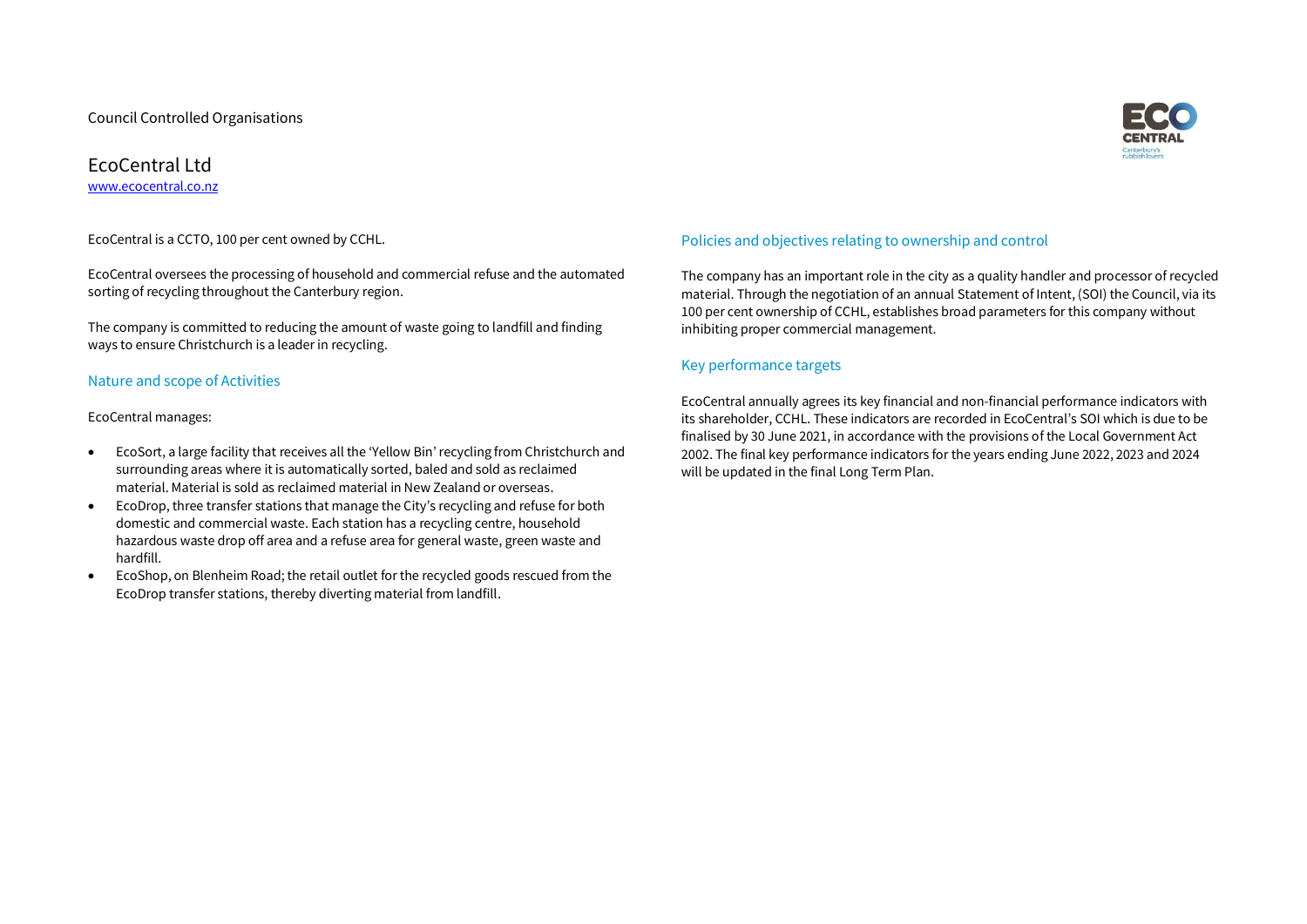# RBL Property Ltd (formerly Red Bus Limited)

RBL Property Ltd is a CCTO, 100 per cent owned by the Council through CCHL.

In November 2020, Ritchies Transport Holdings Limited purchased the transport business of Red Bus Limited. Red Bus Ltd changed its name to RBL Property Ltd following the sale of the "Red Bus" brand to Ritchies.

#### Nature and scope of activities

The company retains an investment in land and buildings in central Christchurch.

#### Policies and objectives relating to ownership and control

The Council, through CCHL, is the sole shareholder of this company. Through the negotiation of an annual Statement of Intent, (SOI) the Council establishes broad parameters for this company without inhibiting proper commercial management.

#### Key performance targets

RBL Property Ltd annually agrees its key financial and non-financial performance indicators with its shareholder, CCHL. These indicators are recorded in RBL Property Ltd's SOI which is due to be finalised by 30 June 2021, in accordance with the provisions of the Local Government Act 2002. The final key performance indicators for the years ending June 2022, 2023 and 2024 will be updated in the final Long Term Plan.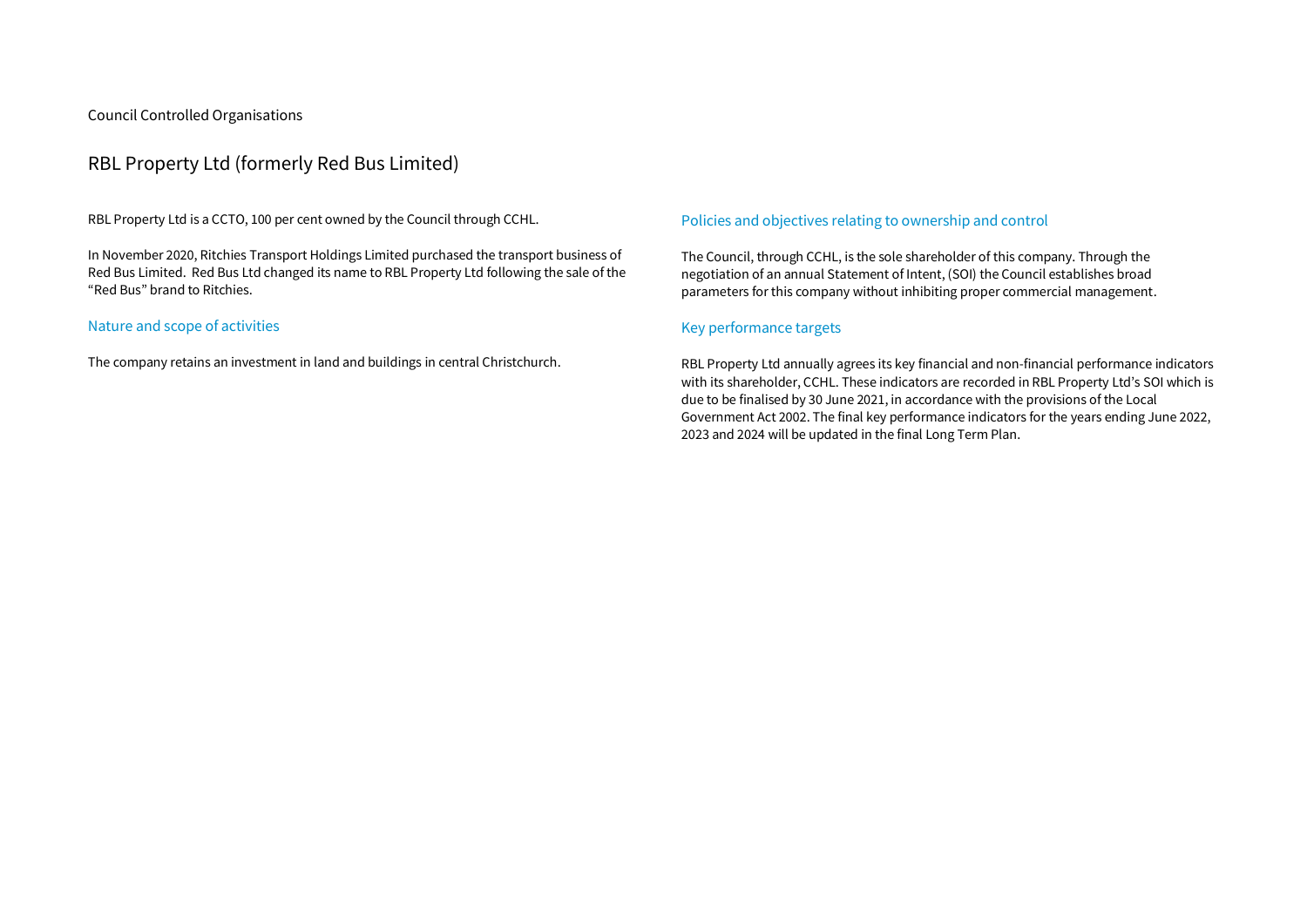# Development Christchurch Ltd [www.dcl.org.nz](http://www.dcl.org.nz/)

Development Christchurch Ltd (DCL) is a CCTO, 100 per cent owned by the Council through CCHL.

#### Subsidiary companies and associates

Leisure Investments NZ (Limited Partnership) / Port Hills Leisure Ltd (General Partner) trading as Christchurch Adventure Park (54.73 per cent).

#### Nature and scope of activities

DCL was established at the request of Council in 2016 to help progress and contribute to the region through development, investment and regeneration activities, and to source overseas investment funding.

#### Policies and objectives relating to ownership and control

The Council, through CCHL, is the sole shareholder of DCL. Through the negotiation of an annual Statement of Intent, (SOI) the Council establishes broad parameters for the company's operations without inhibiting proper commercial management.

#### Key performance targets

DCL annually agrees its key financial and non-financial performance indicators with the Council. These indicators are recorded in DCL's SOI which is due to be finalised by 30 June 2021, in accordance with the provisions of the Local Government Act 2002. The final key performance indicators for the years ending June 2022, 2023 and 2024 will be updated in the final Long Term Plan.

# **DCL'**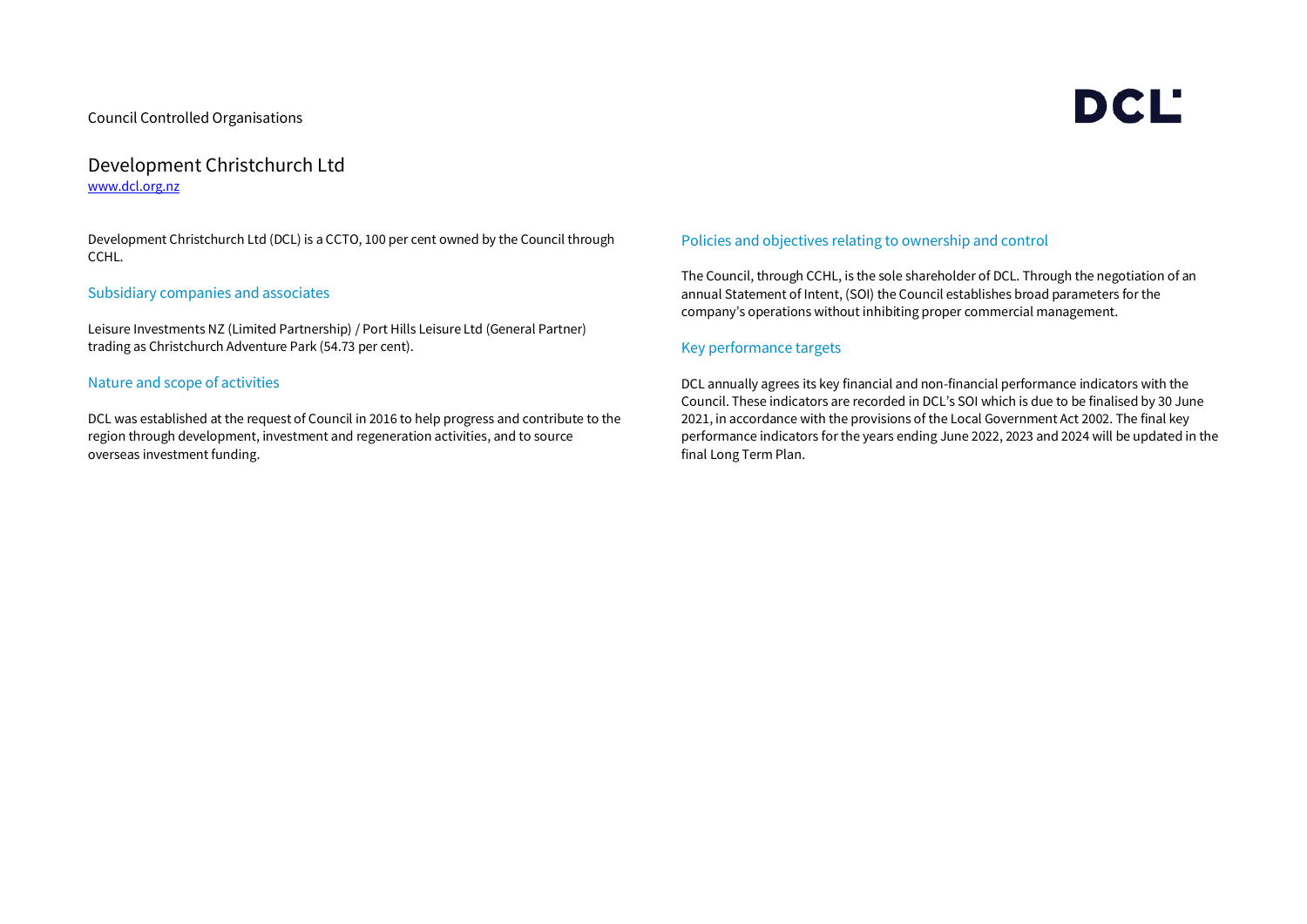# vbase

### Vbase Ltd

#### [www.vbase.co.nz](http://www.vbase.co.nz/)

Vbase is a 100 per cent owned CCTO subsidiary of the Council operating under direct Council governance and management.

A review of Vbase's future ownership structure and operational requirements is being undertaken to enable it to return to being a viable and sustainable trading entity.

#### Nature and scope of activities

Vbase has two areas of focus – attracting, hosting and managing events and ownership and management of facilities.

The current list of Vbase venues are:

- Christchurch Town Hall (owned and managed);
- Christchurch Arena (owned and managed);
- Orangetheory Stadium Addington (managed);
- Wigram Air Force Museum (managed); and
- Hagley Cricket Oval Pavilion (managed).

#### Policies and objectives relating to ownership and control

Through the negotiation of an annual Statement of Intent, (SOI) the Council establishes broad parameters for the company's operations reflecting both the public benefits which the facilities provide without inhibiting proper commercial management.

#### Key performance targets

Vbase annually agrees its key financial and non-financial performance indicators with the Council. These indicators are recorded in Vbase's SOI.

The Council is currently reviewing Vbase's Draft SOI in order to provide feedback. The final financial and non-financial key performance indicators for the years ending June 2022, 2023 and 2024 will be published in the final Long Term Plan.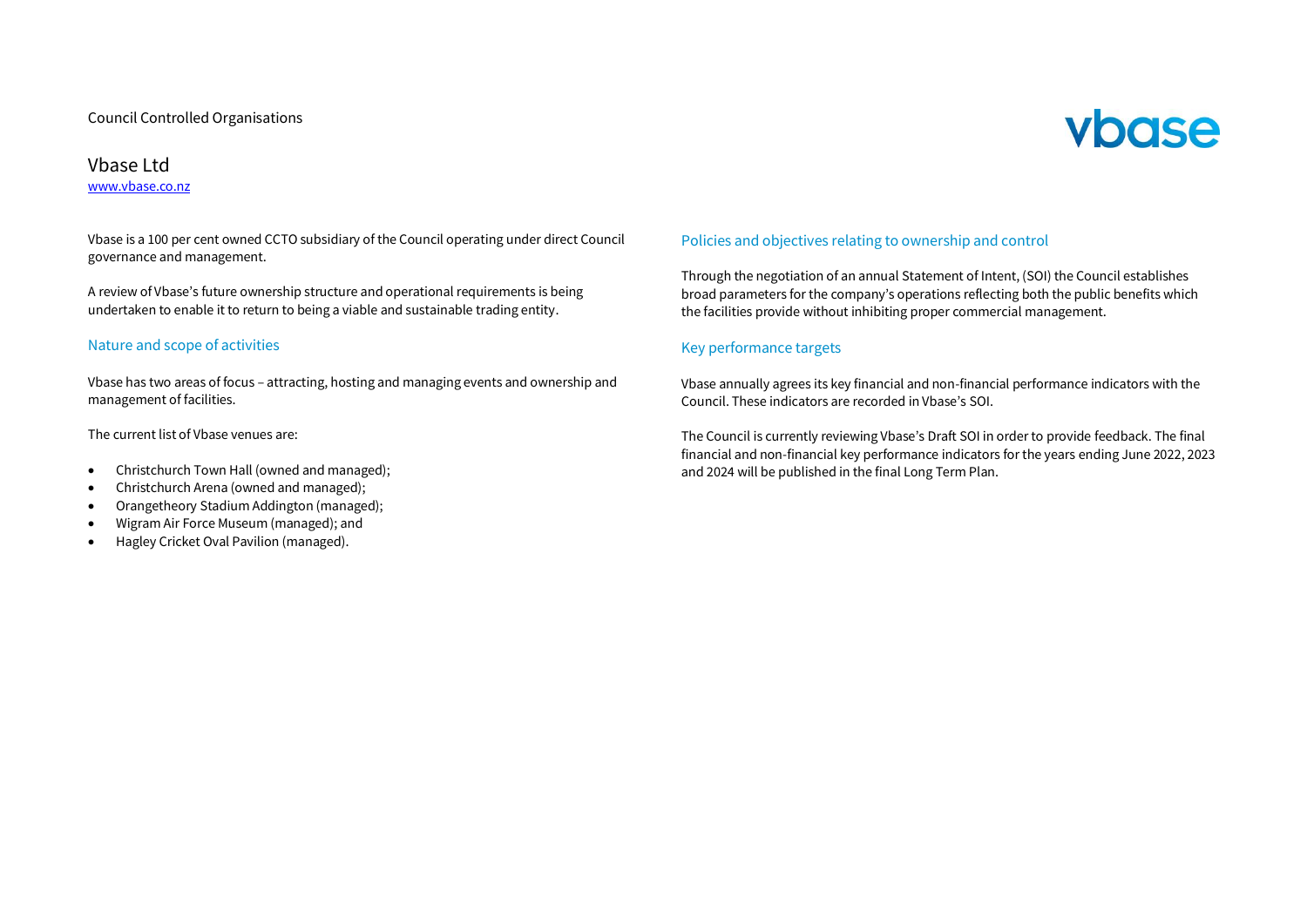Civic Building Limited

# Civic Building Ltd

Civic Building Ltd (CBL) is a CCTO, 100 per cent owned by the Council.

#### Nature and scope of activities

CBL owns a 50 per cent interest of the Christchurch Civic Building Joint Venture with Ngāi Tahu Property (CCC-JV) Limited. The joint venture owns the Civic building in Hereford Street.

#### Policies and objectives relating to ownership and control

Through a Statement of Intent, (SOI) the Council established broad parameters around the design and refurbishment milestones, and management of the financial targets.

#### Key performance targets

CBL annually agrees its key financial and non-financial performance indicators with the Council. These indicators are reviewed in CBL's SOI.

The Council is currently reviewing CBL's Draft SOI in order to provide feedback. The final financial and non-financial key performance indicators for the years ending June 2022, 2023 and 2024 will be published in the final Long Term Plan.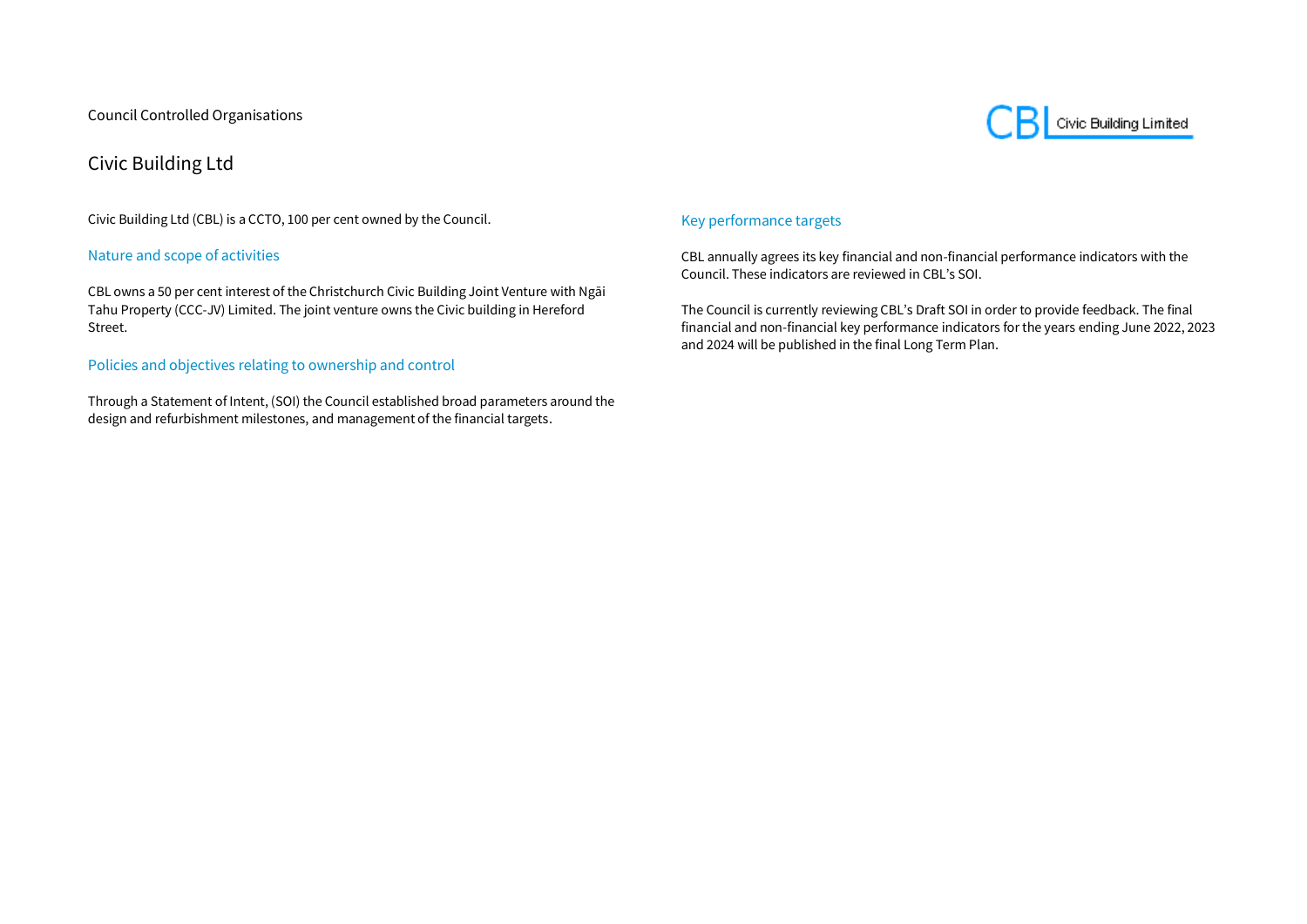

# CMUA Project Delivery Ltd (formerly CCC Six Limited)

CMUA Project Delivery Ltd (CPDL) is a CCO 100 per cent owned by Council. It is the delivery company for the new Canterbury multi-use arena to be constructed over the next four years.

The funding partners in the development are the Council and Crown.

#### Nature and scope of activities

CPDL mandate is to optimise the delivery of the new Canterbury multi-use arena on behalf of the Council and the Crown.

#### Policies and objectives relating to ownership and control

Through the negotiation of an annual Statement of Intent, (SOI) the Council establishes broad parameters for CPDL without inhibiting proper commercial management.

#### Key Performance Targets

CPDL annually agrees its key financial and non-financial performance indicators with the Council. These indicators are recorded in CPDL's SOI.

The Council is currently reviewing CPDL's Draft SOI in order to provide feedback. The final financial and non-financial KPIs for the years ending June 2022, 2023 and 2024 will be published in the final Long Term Plan.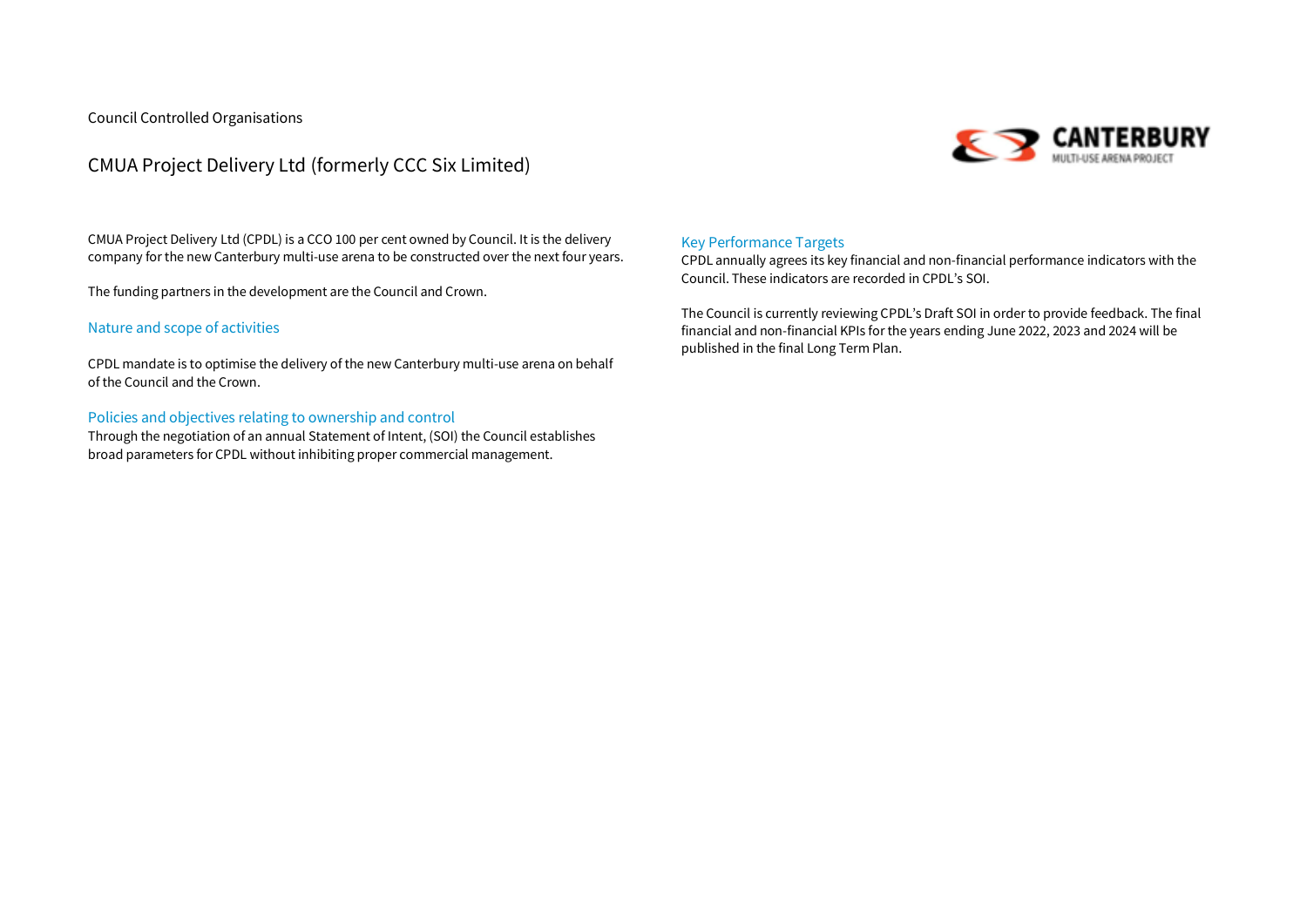# ChristchurchNZ Holdings Ltd [www.christchurchnz.com](http://www.christchurchnz.com/)

ChristchurchNZ Holdings Ltd (CNZHL) is a CCO 100 per cent owned by Council. It is the holding company for the Council's investment in ChristchurchNZ Ltd (CNZL). CNZL was established on 1 July 2017 from the amalgamation of Canterbury Development Corporation, Christchurch & Canterbury Convention Bureau and Christchurch & Canterbury Marketing Ltd.

#### Subsidiary and associate entities

CNZL operates to optimise the economic and social opportunities that tourism, major events, city promotion and economic development can bring to Christchurch and Canterbury.

CNZL is also a joint venture partner with the Canterbury Employers' Chamber of Commerce in Canterbury Regional Business Partner Limited, a regional vehicle funded by the MBIE to drive increased capability in small to medium entities.

#### Nature and scope of activities

CNZHL is building a strong, combined approach to the delivery of the Christchurch Visitor Strategy, business growth and investment, talent attraction, international education and the city's range of high-profile events.

In June 2020, related entity CRIS Ltd was amalgamated into CNZL. CRIS Ltd held the assets and long term contractual arrangements for innovation assets in the region.

#### Policies and objectives relating to ownership and control

Through the negotiation of an annual Statement of Intent, (SOI) the Council establishes broad parameters for CNZHL without inhibiting proper commercial management.

#### Key Performance Targets

CNZHL annually agrees its key financial and non-financial performance indicators with the Council. These indicators are recorded in CNZL's SOI.

The Council is currently reviewing CNZHL's Draft SOI in order to provide feedback. The final financial and non-financial key performance indicators for the years ending June 2022, 2023 and 2024 will be published in the final Long Term Plan.

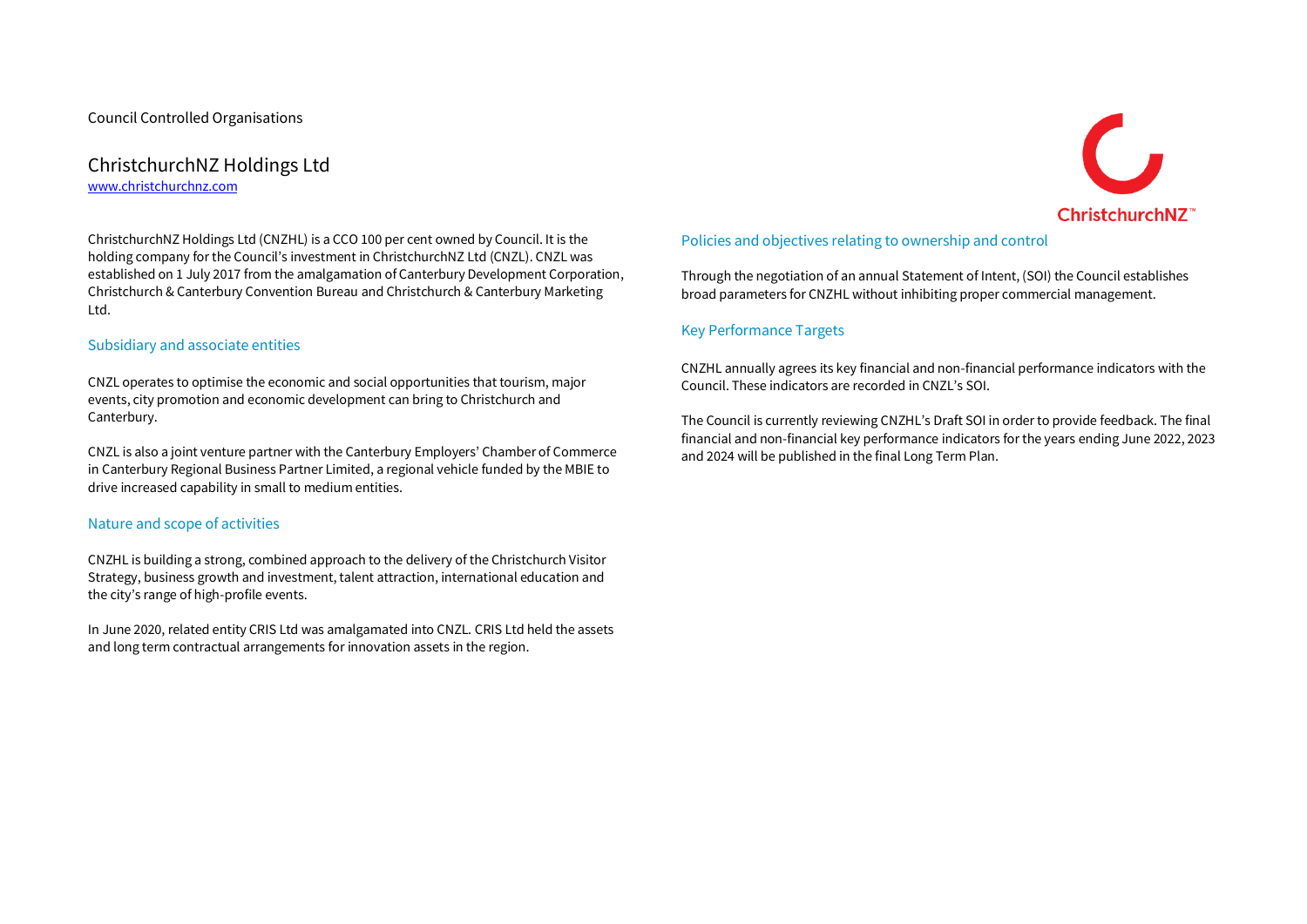#### The Riccarton Bush Trustees [www.riccartonhouse.co.nz](http://www.riccartonhouse.co.nz/)

The Riccarton Bush Trustees (RBT) is a CCO and charitable trust that manages a 6.4 hectare native bush remnant gifted to the people of Canterbury in 1914. The Trust manages Riccarton House and its 5.4 hectares of grounds including Deans Cottage, the first house built on the Canterbury Plains.

RBT was incorporated under a 1914 Act of Parliament, which was followed by a series of amendments, the most recent being the Riccarton Bush Amendment Act 2012. These give the Riccarton Bush Trust the power to negotiate with the Council for funding which contributes towards the maintenance and operation of Riccarton Bush, Riccarton House and its grounds.

The Council appoints five of the eight members on the Trust Board.

#### Nature and scope of activities

RBT maintains and operates Riccarton Bush, Riccarton House and its grounds.

#### Policies and objectives relating to ownership and control

Through a Statement of Intent, (SOI) the Council established broad parameters reflecting the public nature of the Trust's objectives. To continue to do this the Council maintains a controlling interest in this Trust.

#### Key performance targets

RBT annually agrees its key financial and non-financial performance indicators with the Council. These indicators are recorded in RBT's SOI.

The Council is currently reviewing RBT's Draft SOI in order to provide feedback. The final financial and non-financial key performance indicators for the years ending June 2022, 2023 and 2024 will be published in the final Long Term Plan.

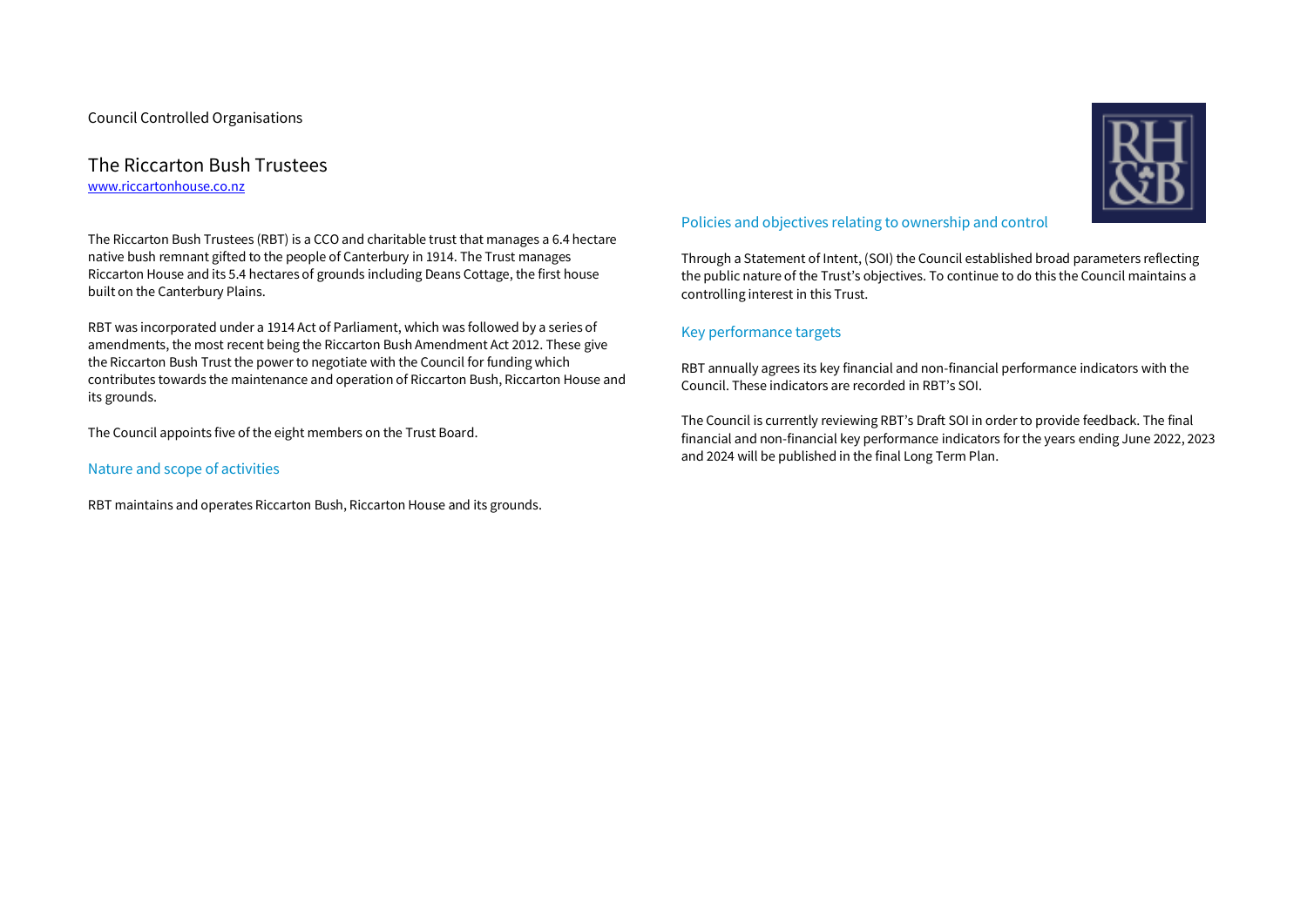#### Rod Donald Banks Peninsula Trust [www.roddonaldtrust.co.nz](http://www.roddonaldtrust.co.nz/)

The Rod Donald Banks Peninsula Trust (RDBPT) is a CCO and charitable trust created by the Council in July 2010. RDBPT was established to honour the memory of Rod Donald and his commitment to Banks Peninsula.

RDBPT exists for the benefit of the present and future inhabitants of the Banks Peninsula and visitors to the region. The Trust's long term vision is to restore the Banks Peninsula to its traditional status as Te Pātaka o Rākaihautū – the storehouse that nourishes. In pursuit of this vision the Trust promotes the sustainable management and conservation of the natural environment of the Banks Peninsula.

#### Nature and scope of activities

RDBPT recognises the community as being of critical importance to the achievement of its charitable objects and focuses its efforts on engaging with groups and projects which have similar aims.

RDBPT acts as a facilitator, conduit and connector to assist these groups and projects in the pursuit of their common goals. RDBPT's hallmark is entrepreneurship and practical achievement, values important to Rod Donald, and it uses its funds to assist individual groups and projects to achieve goals that they cannot otherwise achieve on their own.

#### Policies and objectives relating to ownership and control

Through a Statement of Intent, (SOI) the Council established broad parameters reflecting the public nature of the RDBPT's objectives. To continue to do this the Council maintains a controlling interest in this Trust.

#### Key performance targets

RDBPT agrees annually its key financial and non-financial performance indicators with the Council. These indicators are recorded in RDBPT's SOI.

The Council is currently reviewing RDBPT's Draft SOI in order to provide feedback. The final financial and non-financial key performance indicators for the years ending June 2022, 2023 and 2024 will be published in the final Long Term Plan.

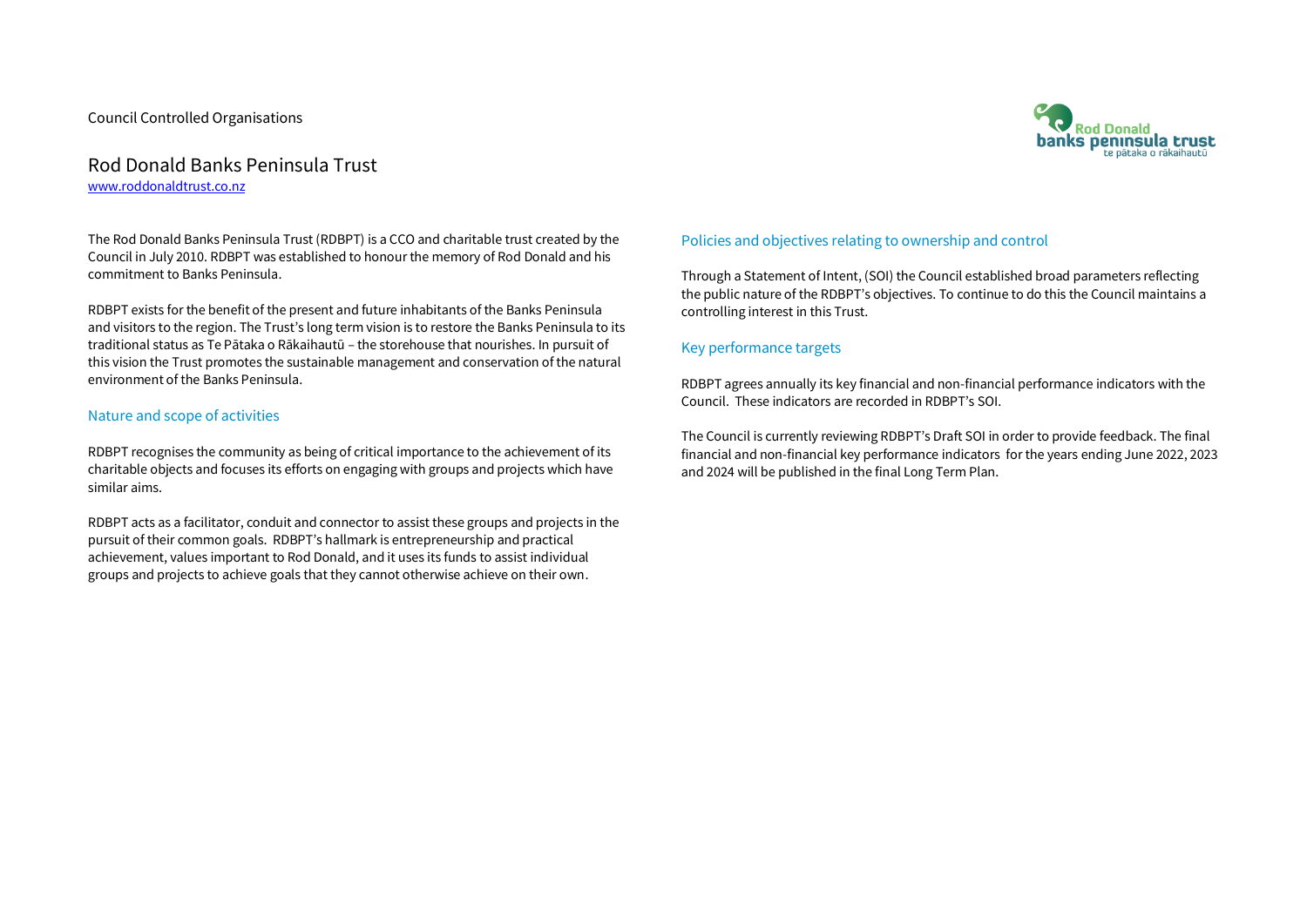

### Transwaste Canterbury Ltd [www.transwastecanterbury.co.nz](http://www.transwastecanterbury.co.nz/)

Transwaste Canterbury Ltd (TCL) is a CCTO and is a joint venture between local authorities in the Canterbury region and Waste Management NZ Limited, with Council owning 38.9 per cent.

TCL was incorporated in March 1999 with the principal purposes of selecting, consenting, developing, owning and operating a non-hazardous regional landfill in Canterbury which was opened in June 2005.

#### Nature and scope of activities

TCL is responsible for developing and operating a non-hazardous regional landfill, to at least the standard determined by regulatory authorities.

TCL enters into contractual arrangements to ensure provision of a haulage fleet for hauling solid waste. This must be done economically and efficiently, and in compliance with relevant consents.

TCL will, in due course, invest in alternatives to landfilling for solid waste disposal, should these alternatives be more environmentally sustainable and cost effective.

#### Policies and objectives relating to ownership and control

It is critical that waste management achieves not only commercial requirements, but also wider social and economic objectives. Therefore Council has a policy of maintaining, together with other local authorities in the region, an equal interest in residual waste disposal activities.

#### Key performance targets

TCL agrees annually its key financial and non-financial performance indicators with the Council and other joint venture and investment partners.

These indicators are recorded in TCL's Statement of Intent, (SOI) which is due to be finalised by 30 June 2021, in accordance with the provisions of the Local Government Act 2002. The final key performance indicators for the years ending June 2022, 2023 and 2024 will be updated in the final Long Term Plan.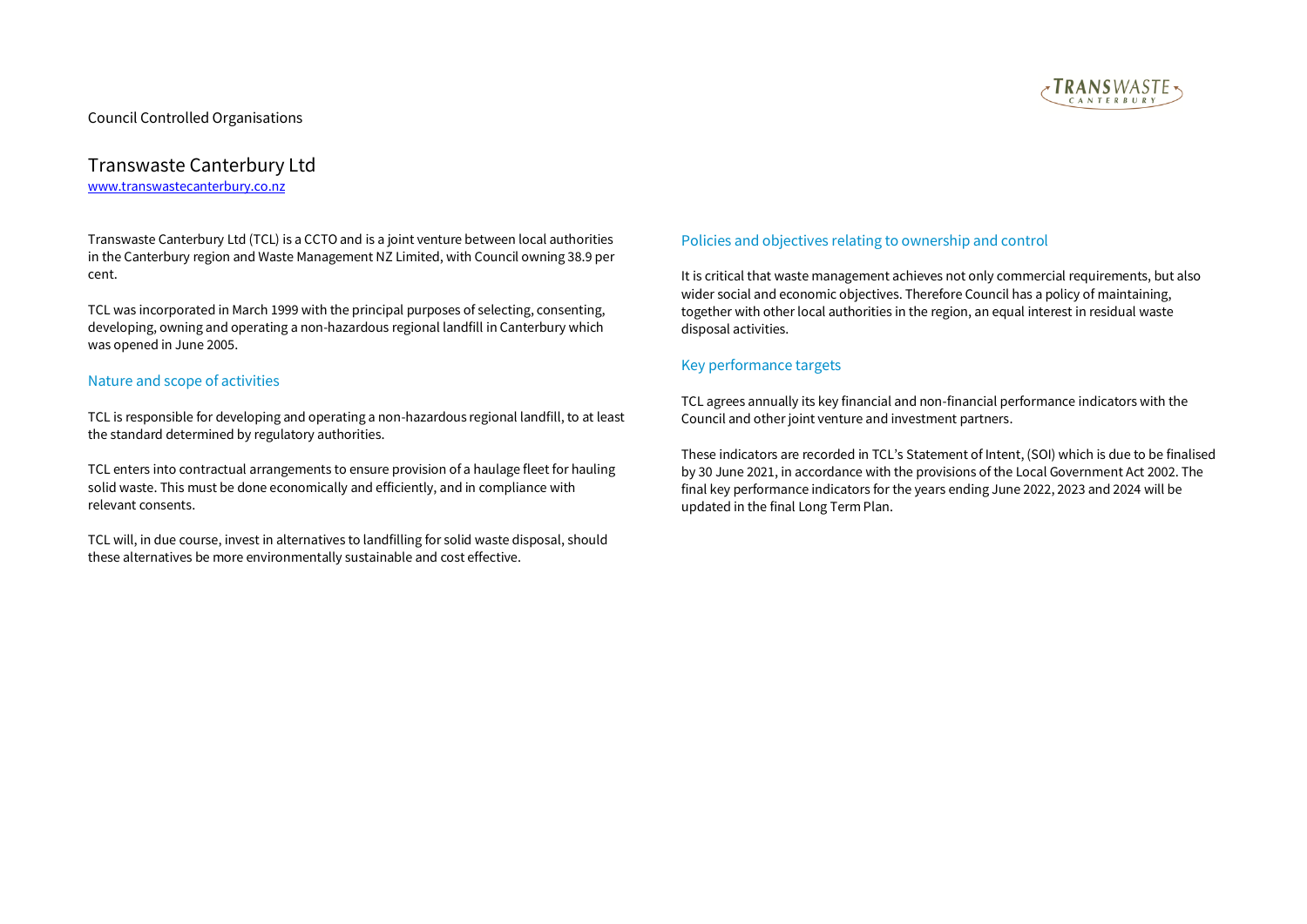# Central Plains Water Trust [www.cpw.org.nz](http://www.cpw.org.nz/)

The Central Plains Water Trust (the Trust) is a CCO established by the Council and Selwyn District Council to facilitate sustainable development of central Canterbury's water resource.

Resource consents were issued by the Environment Court on 25 July 2012 which allow water to be taken from the Rakaia and Waimakariri rivers for the Central Plains Water Enhancement Scheme operated by Central Plains Water Limited (CPWL).

#### Nature and scope of activities

The Trust holds the resource consents against which it issues water rights to CPWL for the use of water in its irrigation schemes and monitors compliance.



The Trust was settled with the objective of promoting the development of agriculture in the Central Canterbury Plains area for the benefit of the inhabitants of the Canterbury region.

#### Key performance targets

The Trust agrees annually its key financial and non-financial performance indicators with the Council and Selwyn District Council. These indicators are recorded in the Trust's Statement of Intent, (SOI).

The two Councils are currently reviewing the Trust's Draft SOI in order to provide feedback. The final key performance indicators for the years ending June 2022, 2023 and 2024 will be updated in the final Long Term Plan.